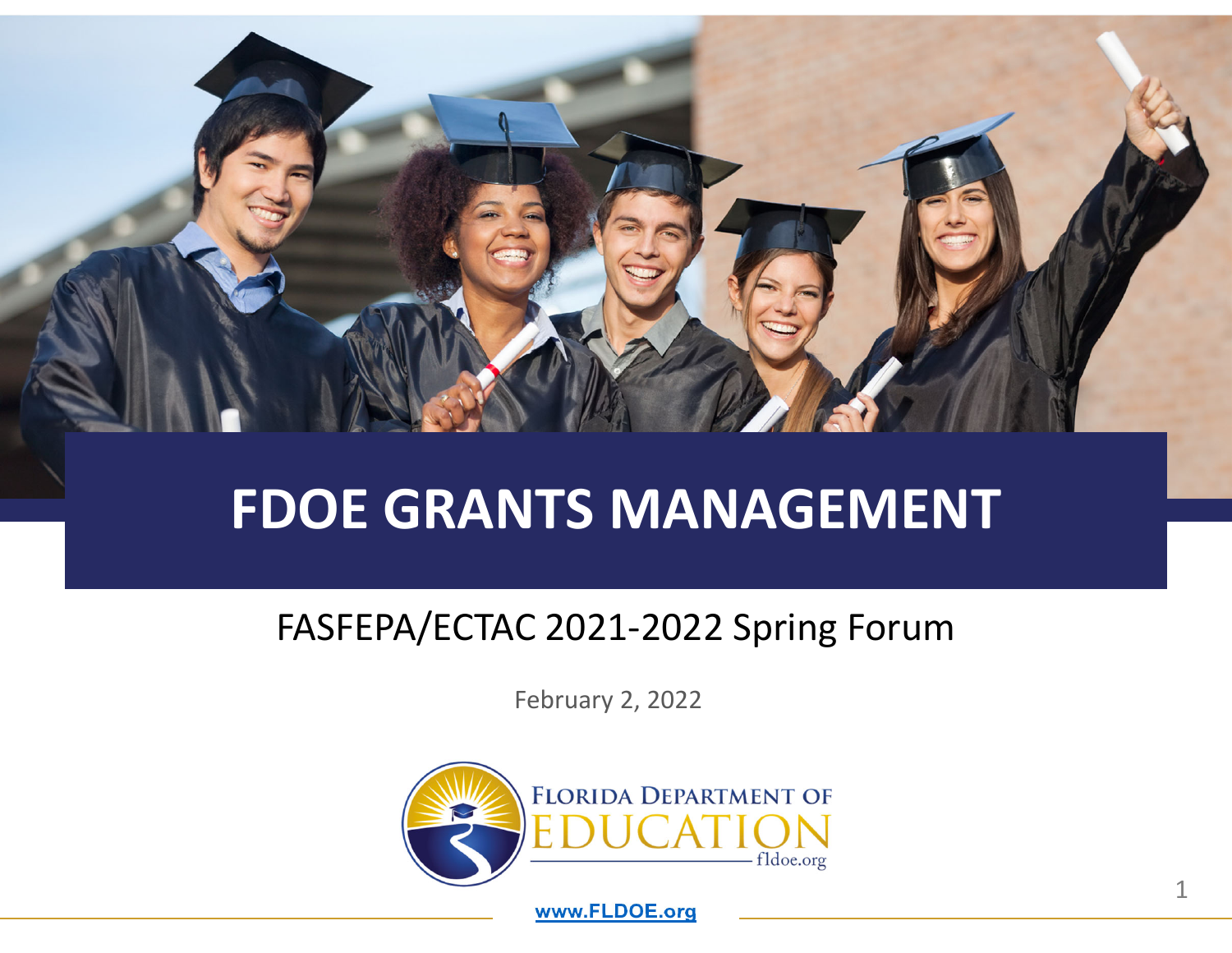

# **Life Cycle of <sup>a</sup> Project Grant Award**

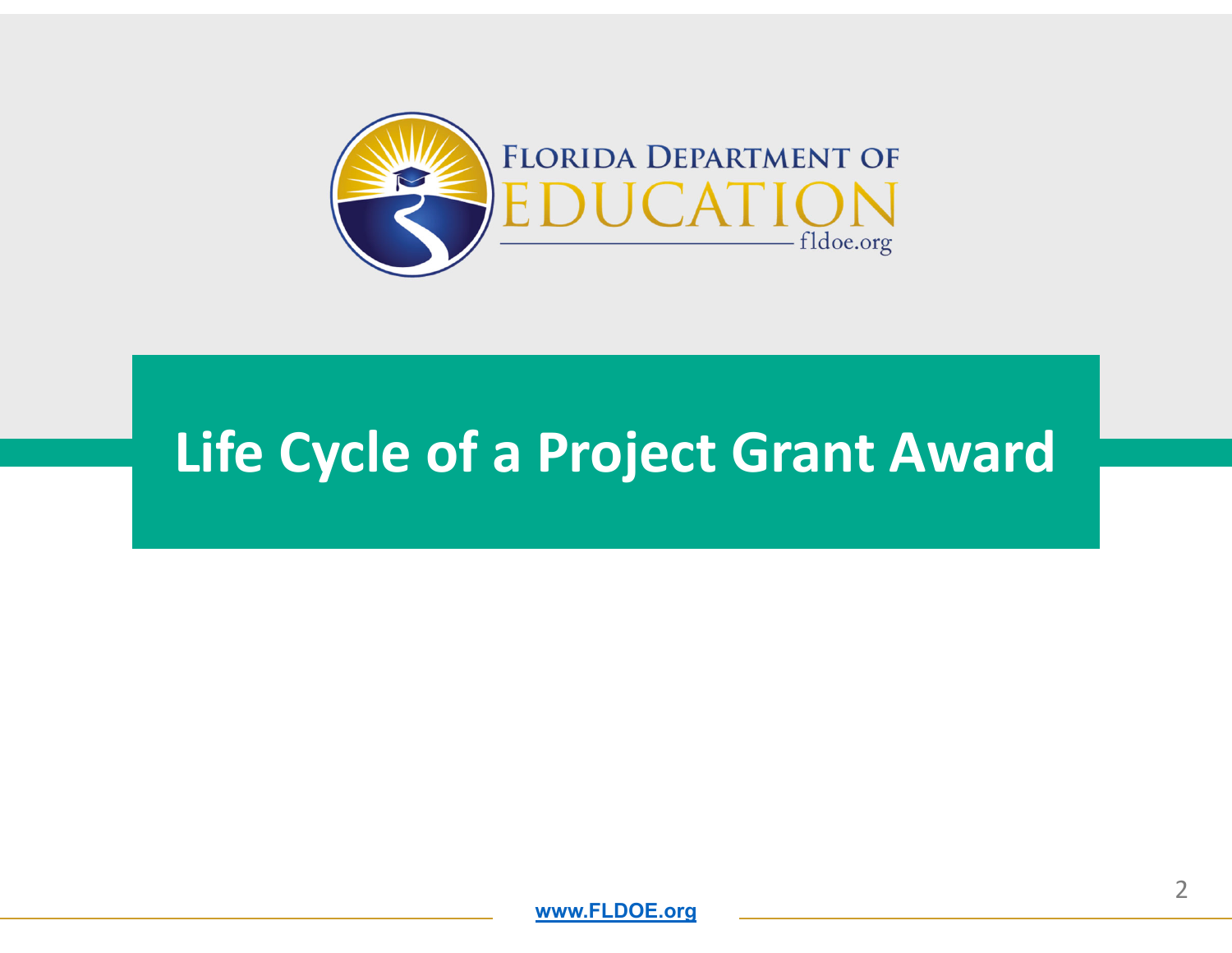

#### **Major Steps of <sup>a</sup> Project**

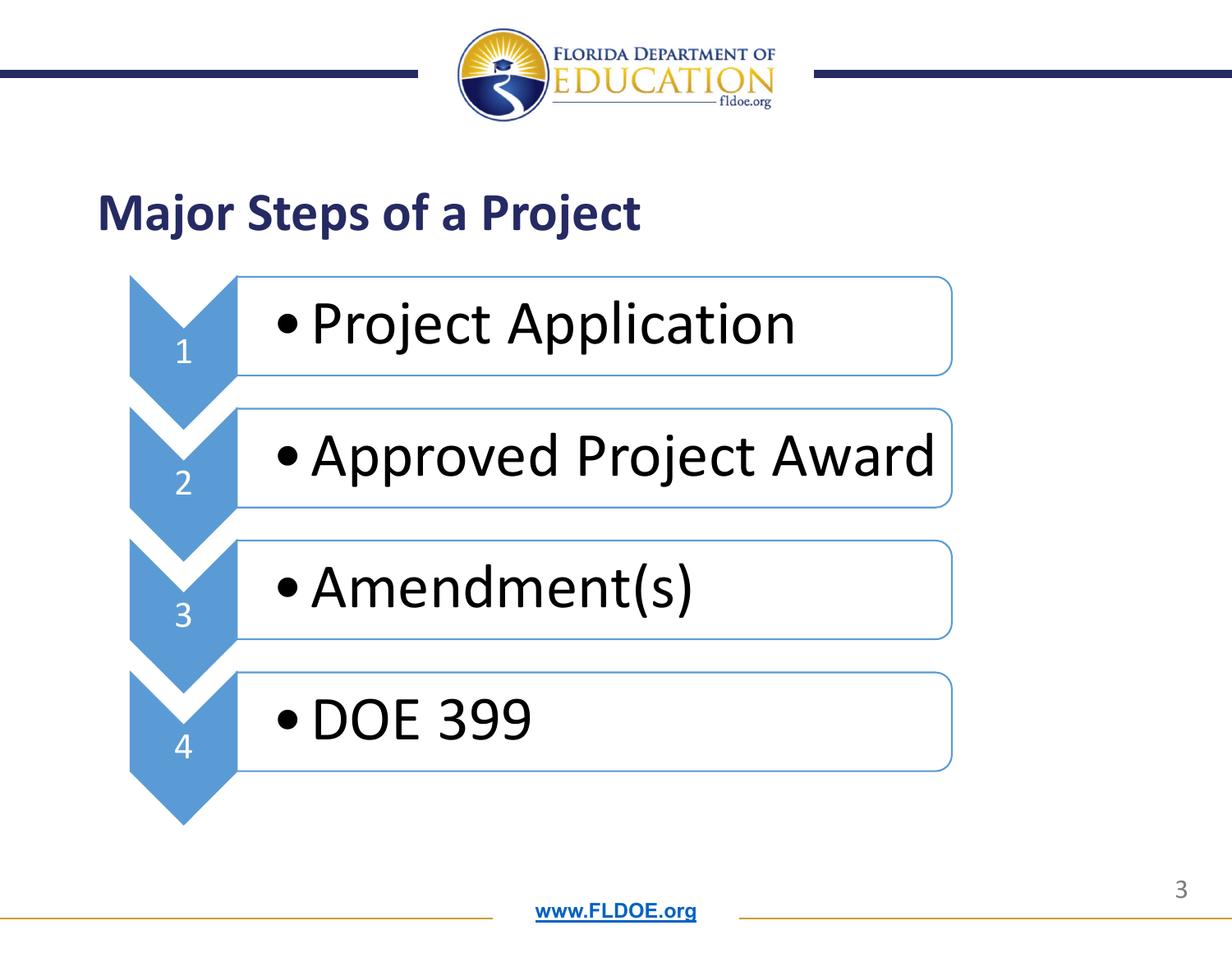

#### **Project Application**

What is the project application

- Resulted from the request for application, RFA or request for proposals, RFP
- DOE100A project application form
- DOE101 budget narrative
- Programmatic narrative and deliverables
- •Program specific or other assurances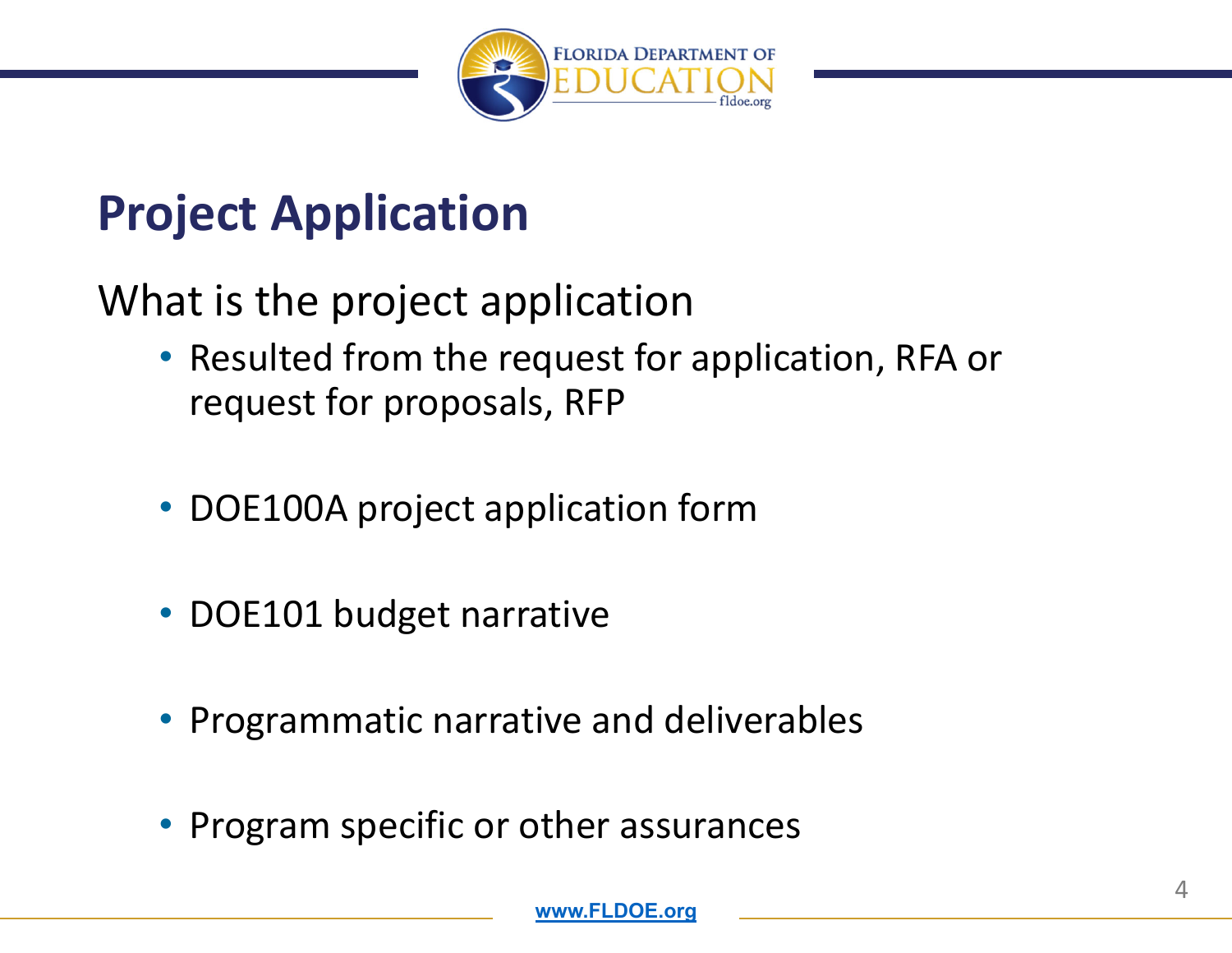

#### **Importance of Forms**

- DOE100A project application form
- DOE101 budget narrative
- Programmatic narrative and deliverables
- Program specific or other assurances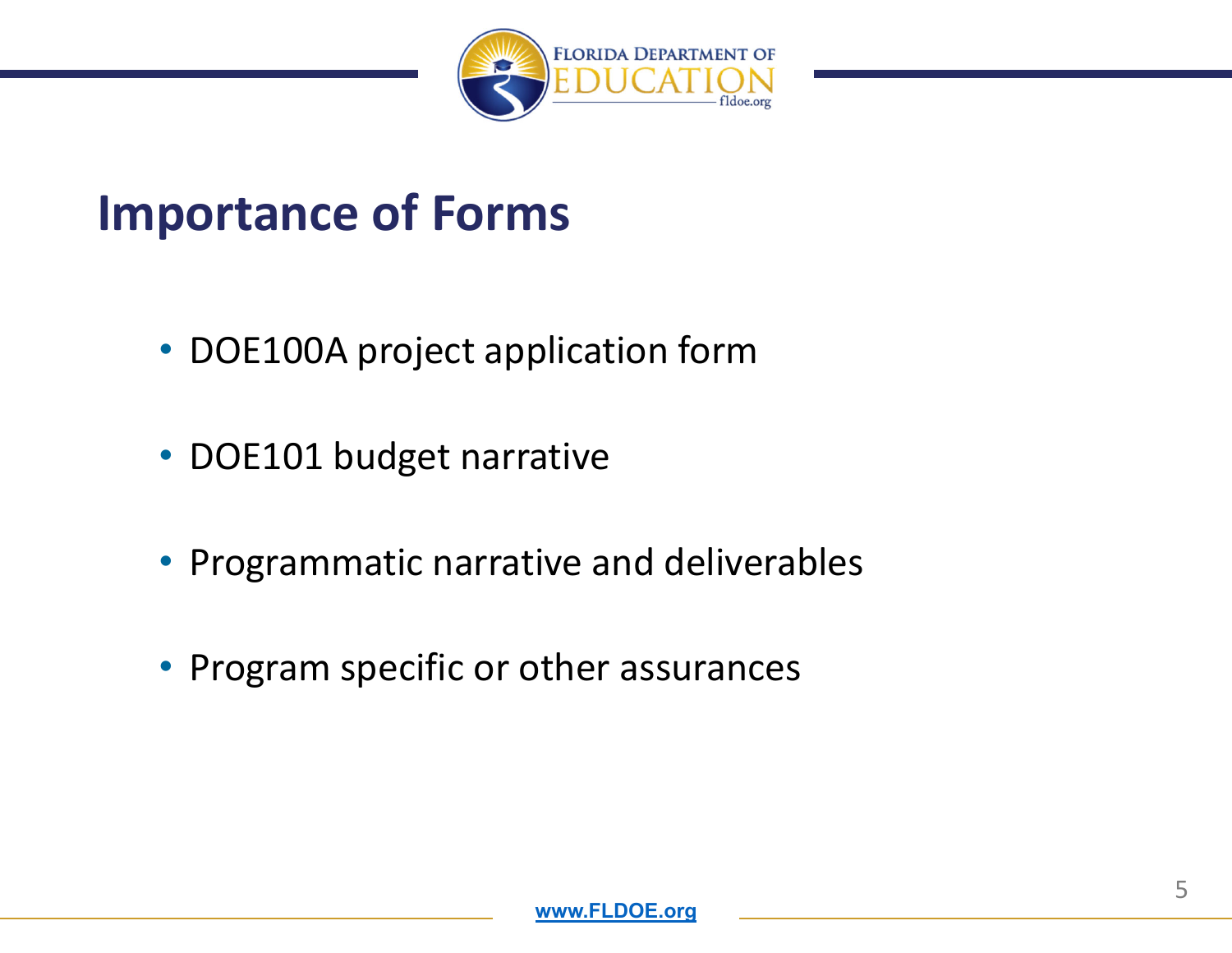

# **Submitting the Application**

#### It's Electronic!

- SHAREFILE
- Dedicated email address
- Submit only once

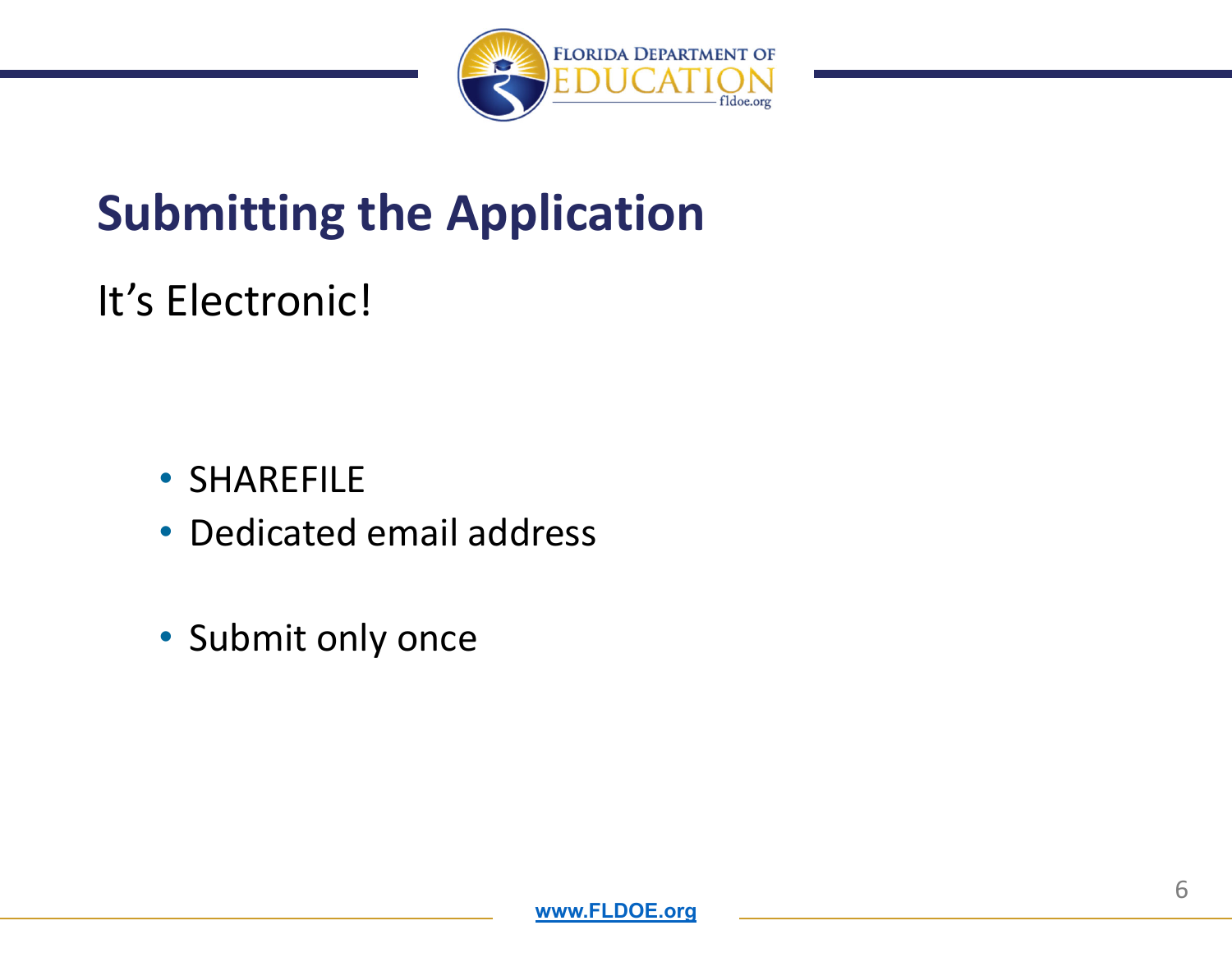

#### **Application Review**

#### It's Electronic!

- Receipt and Intake
- Florida Grants System, FLAGS
- TEAMS Trackers
- SHAREFILE
- It takes time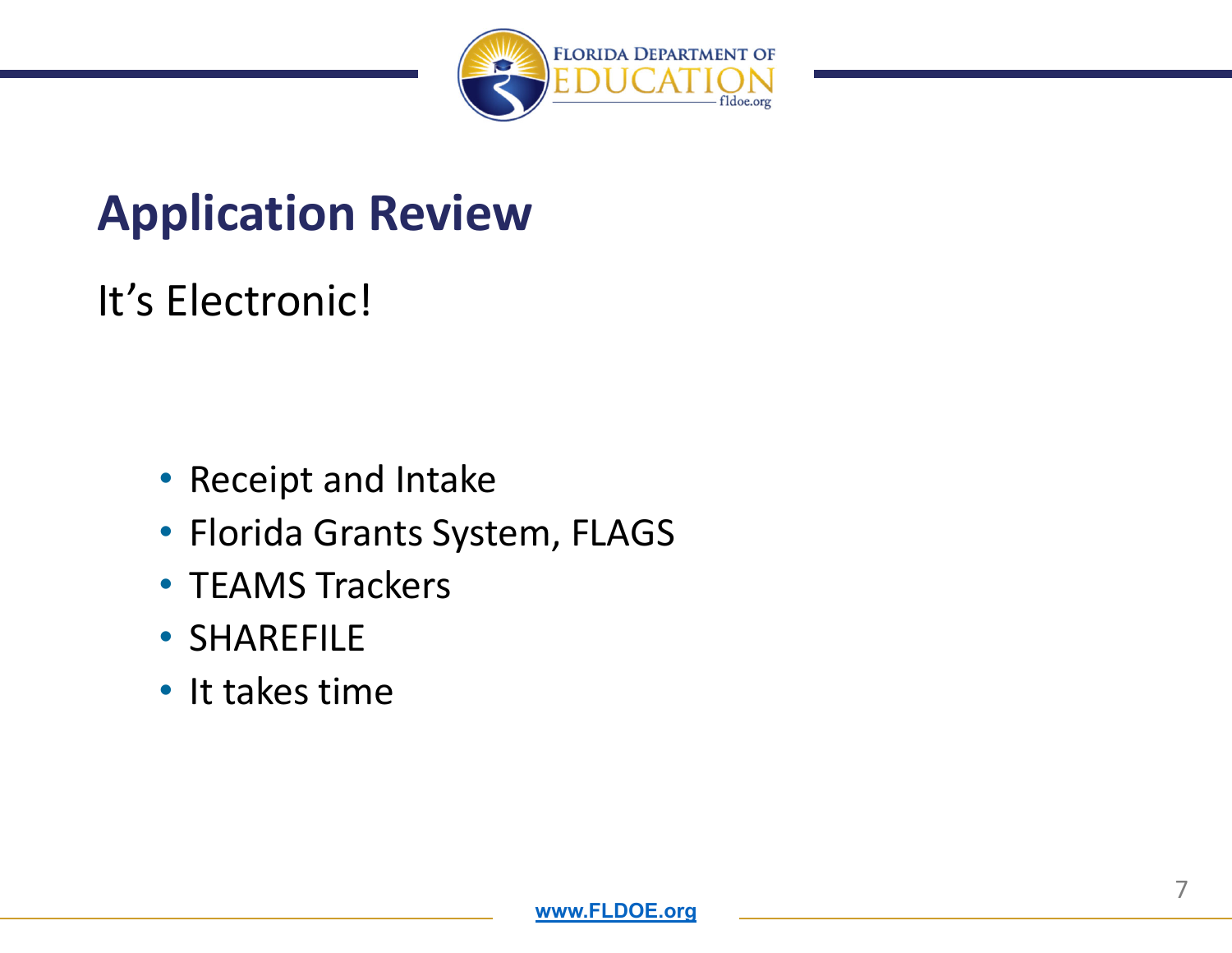

# **Approved Project Award**

#### It's Electronic!

#### • SHAREFILE

- Award notification, DOE200
- Project application form, DOE100A
- Budget narrative, DOE101
- Programmatic narrative and assurances
- Goals, objectives, tasks, deliverables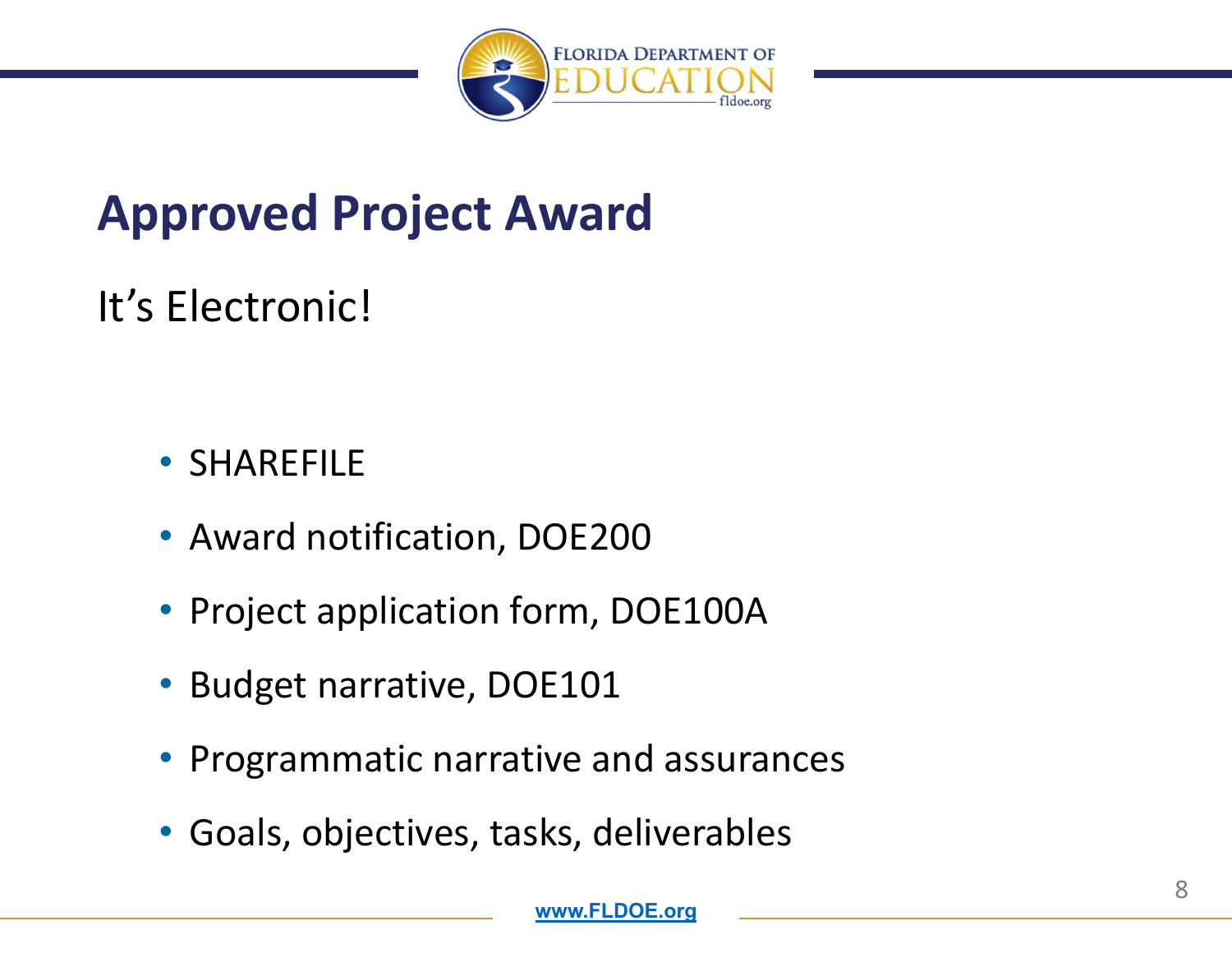

#### **Timelines and Special Conditions**

#### **9 TIMELINES**0 Last date for incurring expenditures and issuing purchase orders: 06/30/2022 0 Date that all obligations are to be liquidated and final disbursement reports submitted: 08/20/2022 0 Last date for receipt of proposed budget and program amendments: 05/31/2022 0 Refund date of unexpended funds; mail to DOE Comptroller, 325 W. Gaines Street, 944 Turlington Building, Tallahassee, Florida 32399-0400: 0 Date(s) for program reports: 0 Federal Award Date : 07/01/2021

#### **11 TERMS AND SPECIAL CONDITIONS**

- • This project and any amendments are subject to the procedures outlined in the Project Application and Amendment Procedures for Federal and State Programs (Green Book) and the General Assurances for Participation in Federal and State Programs and the terms and requirements of the Request for Proposal or Request for Application, RFP/RFA, hereby incorporated by reference.
- • For federal cash advance projects, expenditures must be recorded in the Florida Grants System (FLAGS) as close as is administratively feasible to when actual disbursements are made for this project. Cash transaction requests must be limited to amounts needed and be timed with the actual, immediate cash requirements to carry out the purpose of the approved project.
- • All provisions not in conflict with any amendment(s) are still in full force and effect and are to be performed at the level specified in the project award notification.
- •Other: Only 25% of the "Current Approved Budget" in block 7 is authorized for obligating or expending during the first quarter period of July 1, 2021 through September 30, 2021. The balance of the allocation  $(75%)$  and any unexpended funds from the first quarter will be available October 1, 2021 through June 30, 2022.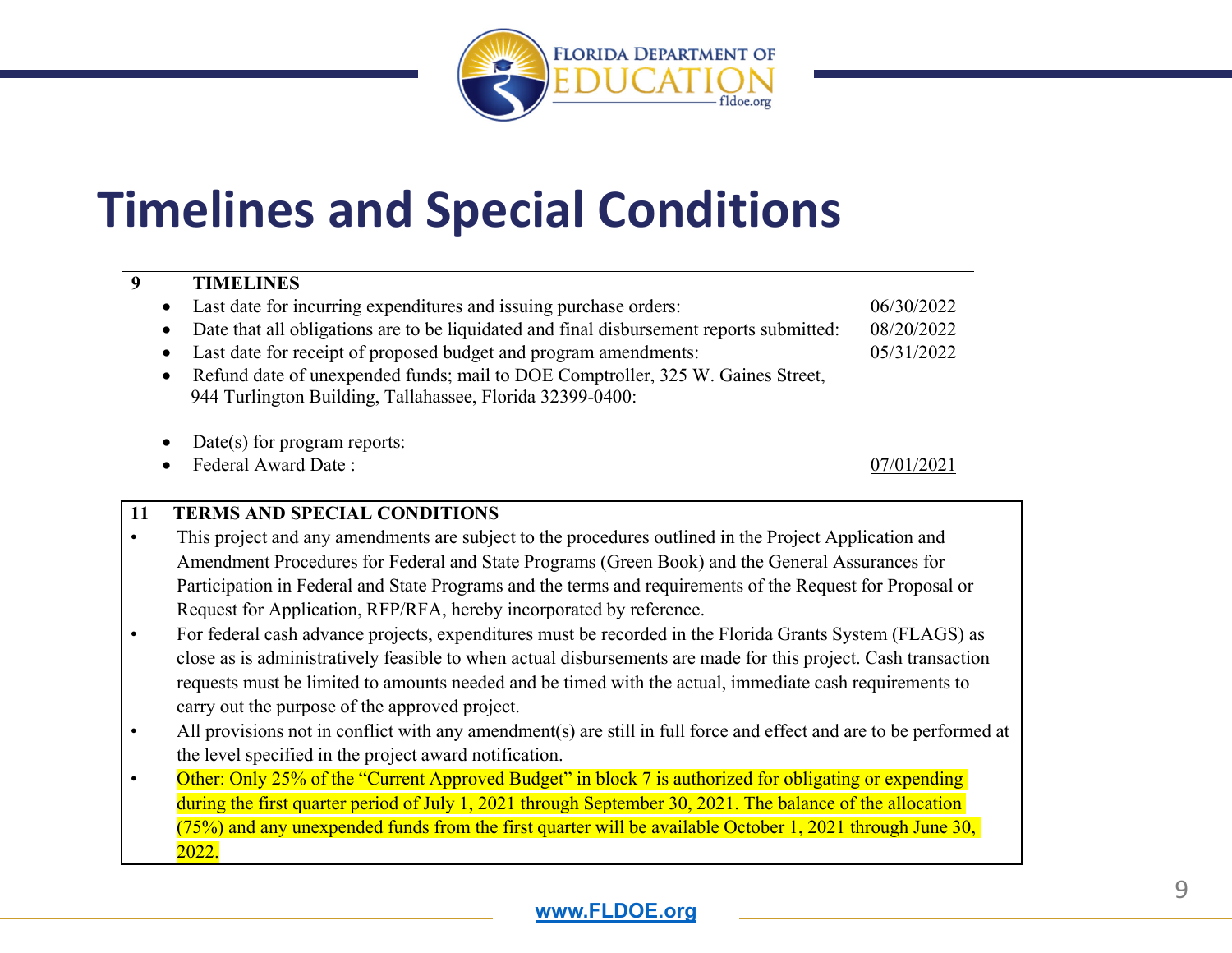

#### **Amendments**

• Submit amendment on/before the last date indicated in Section 9 on the DOE 200.

| 9 |           | <b>TIMELINES</b>                                                                         |            |
|---|-----------|------------------------------------------------------------------------------------------|------------|
|   | $\bullet$ | Last date for incurring expenditures and issuing purchase orders:                        | 06/30/2022 |
|   | $\bullet$ | Date that all obligations are to be liquidated and final disbursement reports submitted: | 08/20/2022 |
|   | $\bullet$ | Last date for receipt of proposed budget and program amendments:                         | 05/31/2022 |
|   | $\bullet$ | Refund date of unexpended funds; mail to DOE Comptroller, 325 W. Gaines Street,          |            |
|   |           | 944 Turlington Building, Tallahassee, Florida 32399-0400:                                |            |
|   |           |                                                                                          |            |
|   | $\bullet$ | $Date(s)$ for program reports:                                                           |            |
|   |           | Federal Award Date:                                                                      |            |
|   |           |                                                                                          |            |

• Amendments and written approvals are in sequence to the original award.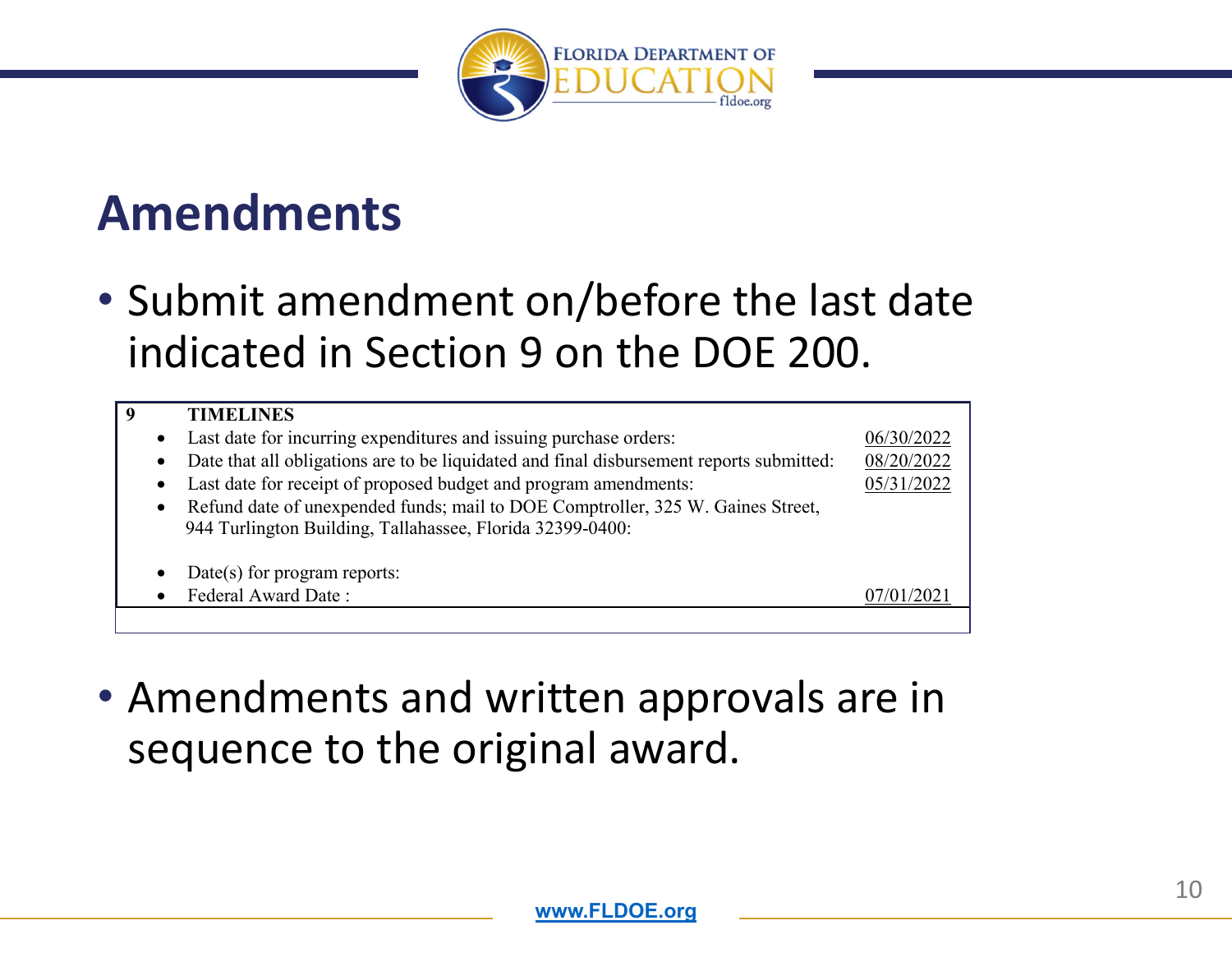

#### **Amendment Forms**

#### It's Electronic!

- SHAREFILE
- DOE150
- DOE151
- Revised deliverables
- Communication is key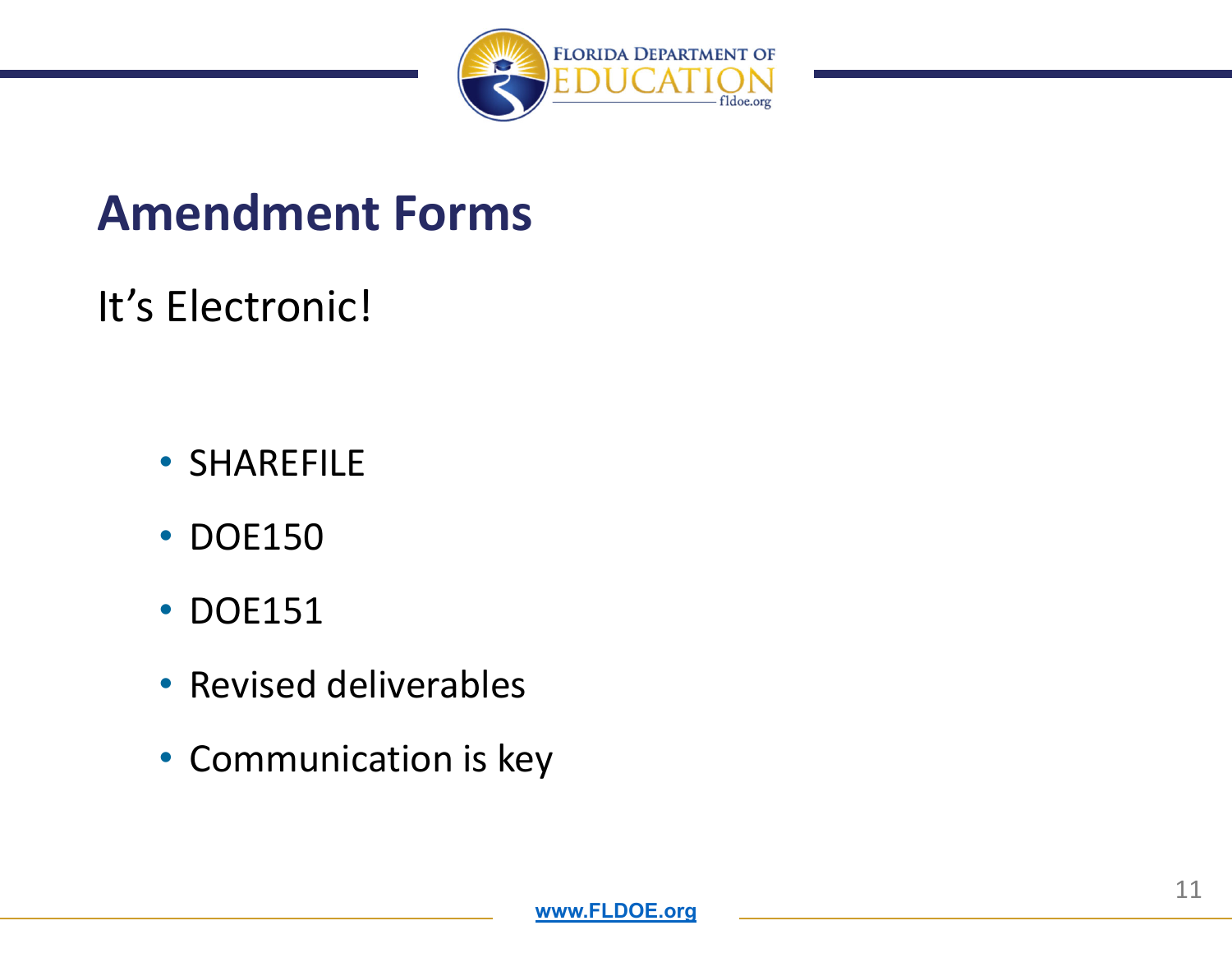

#### **Reporting Expenditures**

- Expenditures are reported in FLAGS
- Funds are drawn through FLAGS
- Limited to immediate cash requirement only

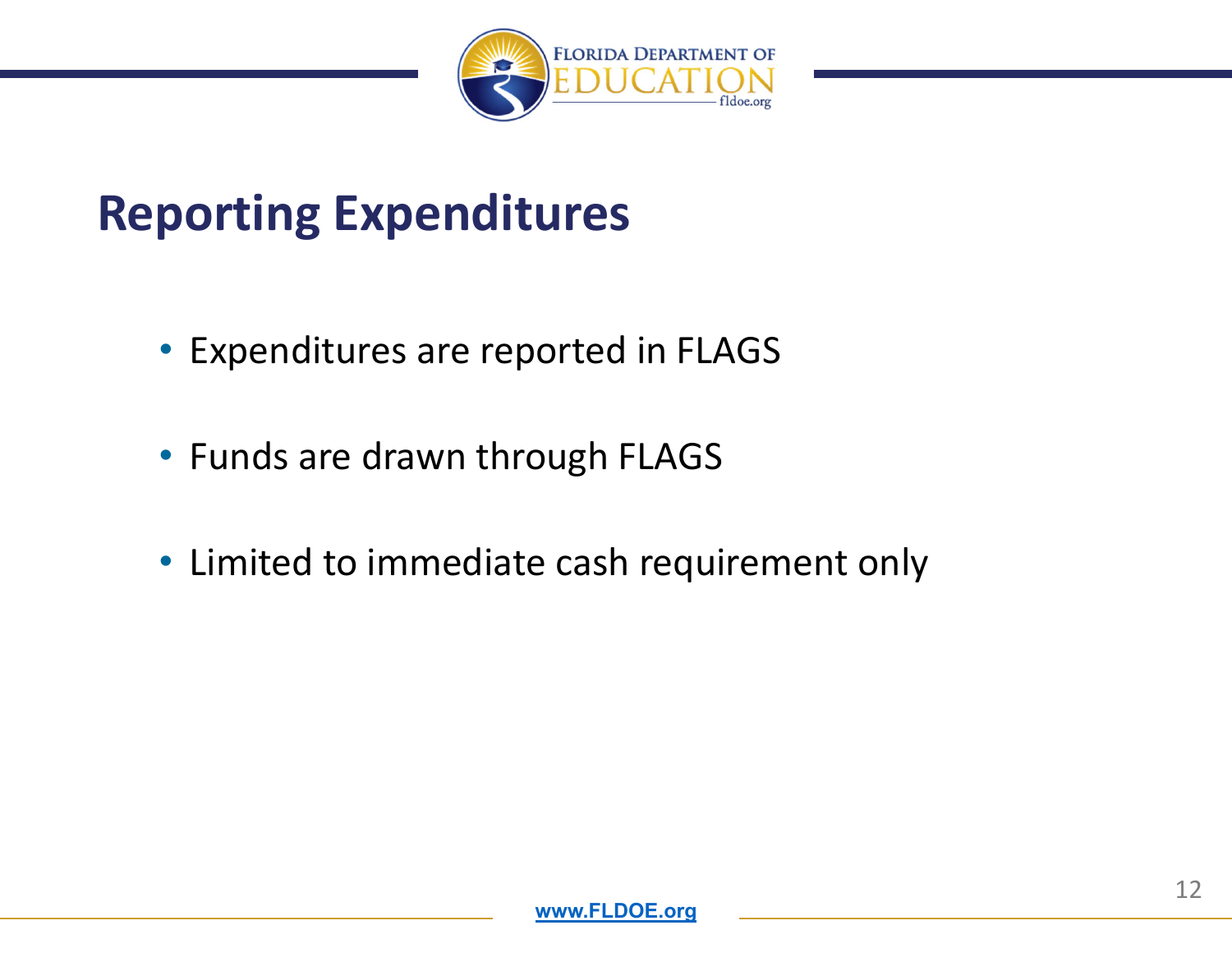

#### **Project Close Out and DOE 399**

- Prepare final DOE399 at the end of the project period
- Final expenditures tie back to the original budget or amended budgets
- Watch for variances
- Cash draw must agree with the final DOE399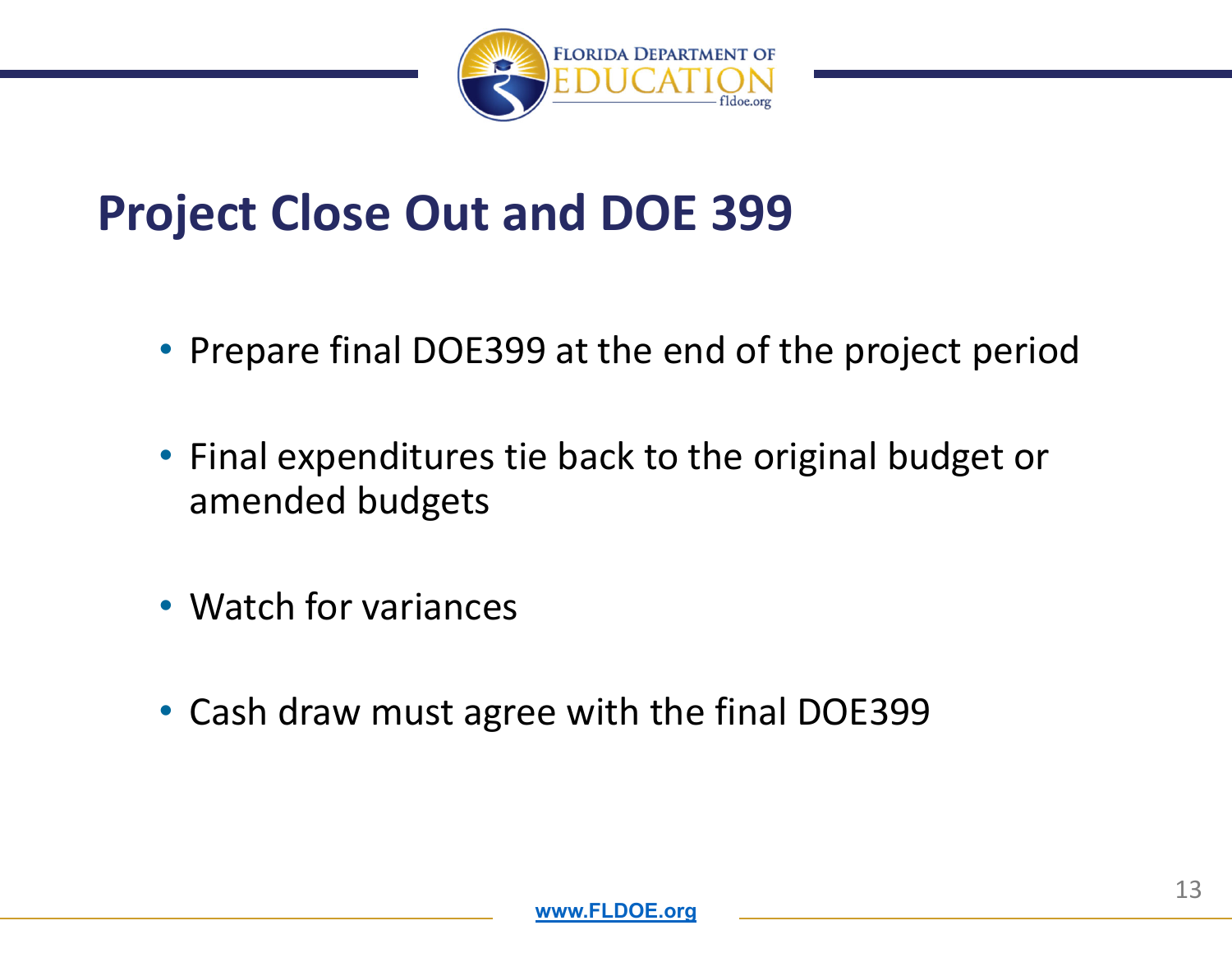

#### **DOE 399**

Please remember to:

- make sure your Capital Outlay is clearly identified;
- make sure all your expenditures are reported in FLAGS before submitting the DOE 399; and
- Complete the top of the form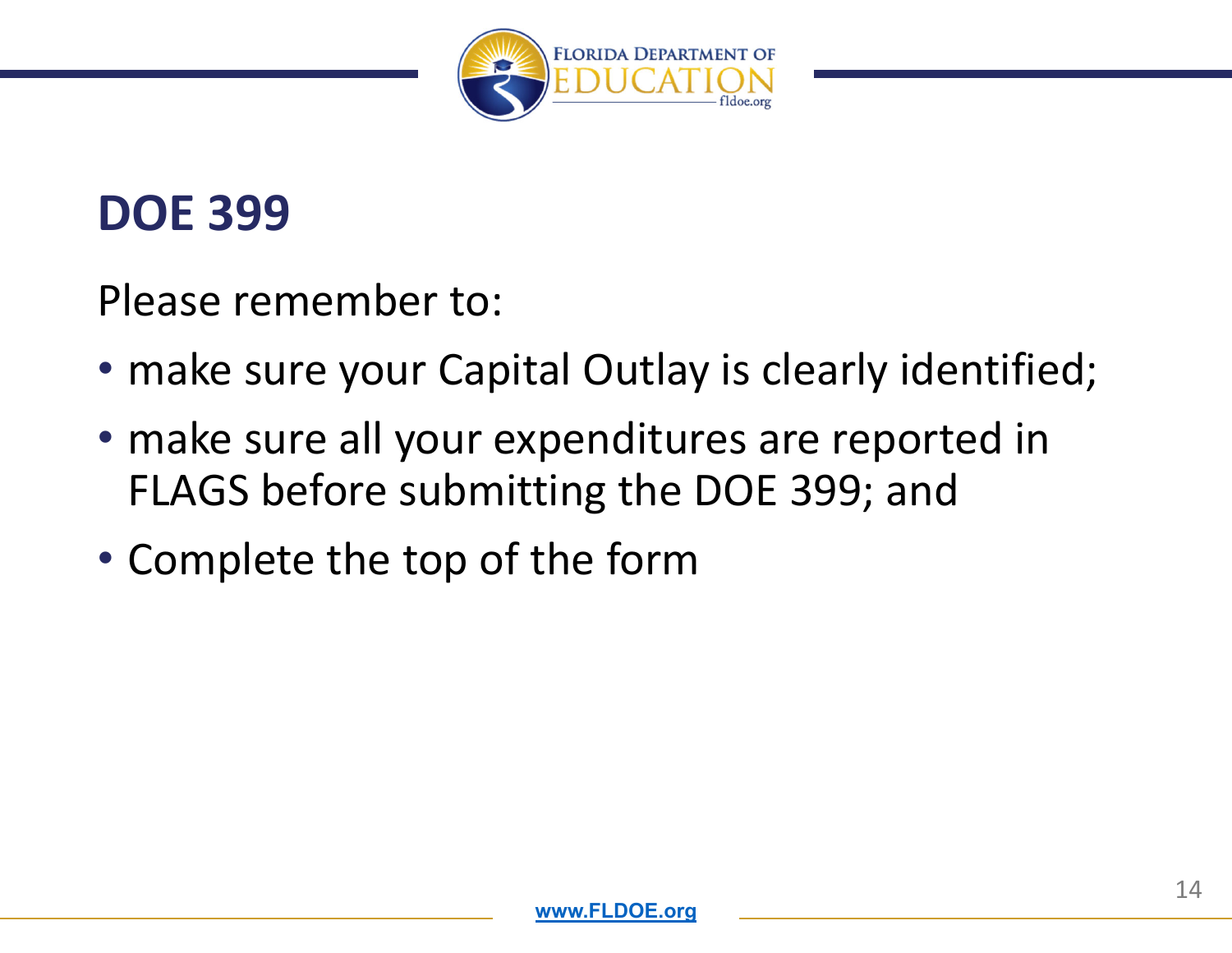

#### **Common Issues**

- •• No notation for currency (commas, decimals) on project applications and amendment budgets.
- Agency's claim for Indirect Costs exceeds maximum allowed
- Use of Cents "pennies" in Requested Amounts and Estimated Roll<br>Forward in project applications Forward in project applications
- Vague, general language "etc.", "to include but not limited to",<br>"other" used in project narratives and budget descriptions"
- Incorrect or missing program name, project & TAPS numbers on<br>Amendment forms DOE 150 & DOE 151 forms DOE 150 & DOE 151
- Line items in FLDOE final Project Disbursement Report (DOE 399) not matching line items found in approved project application &<br>amendments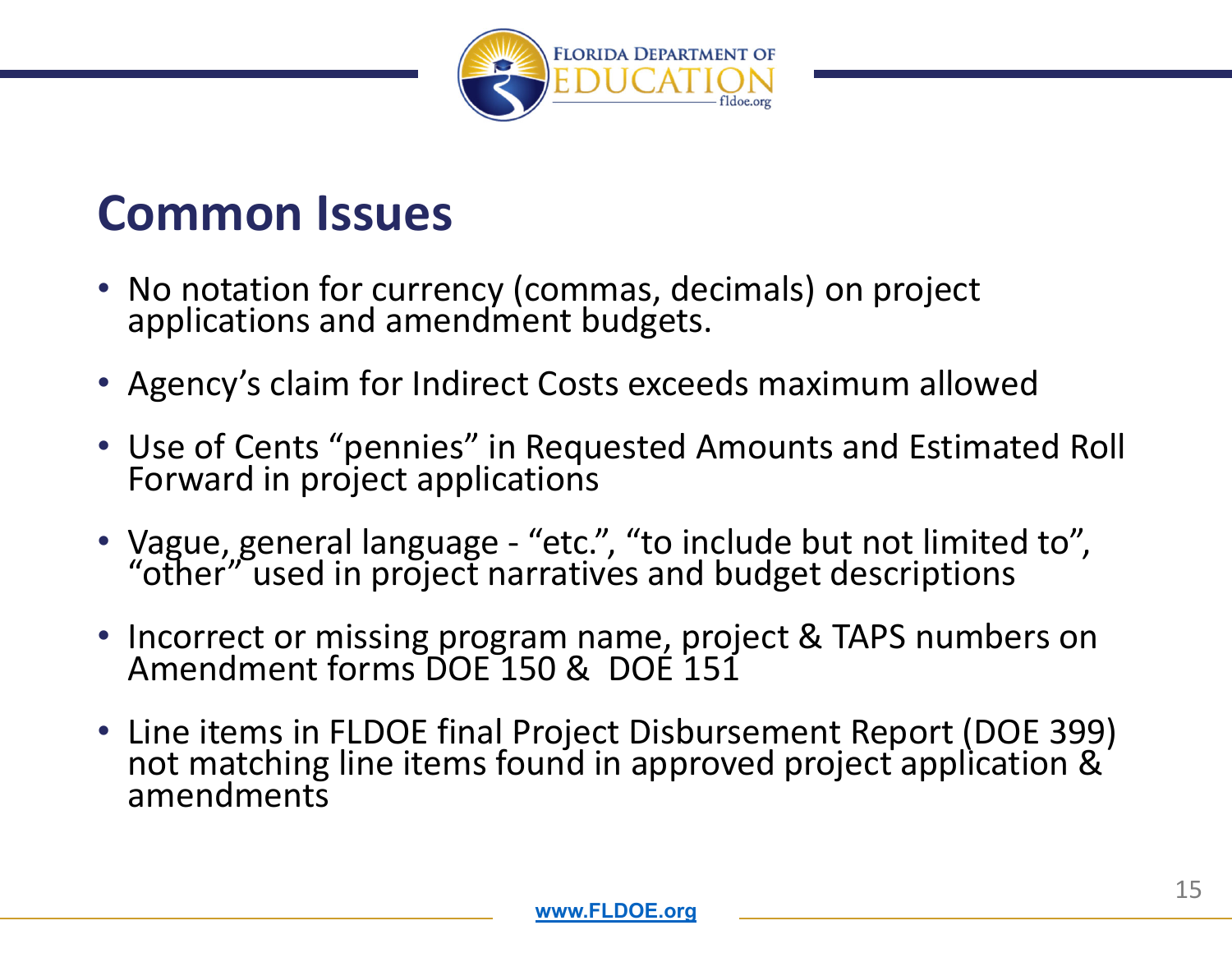

#### **Grants Management ShareFile**

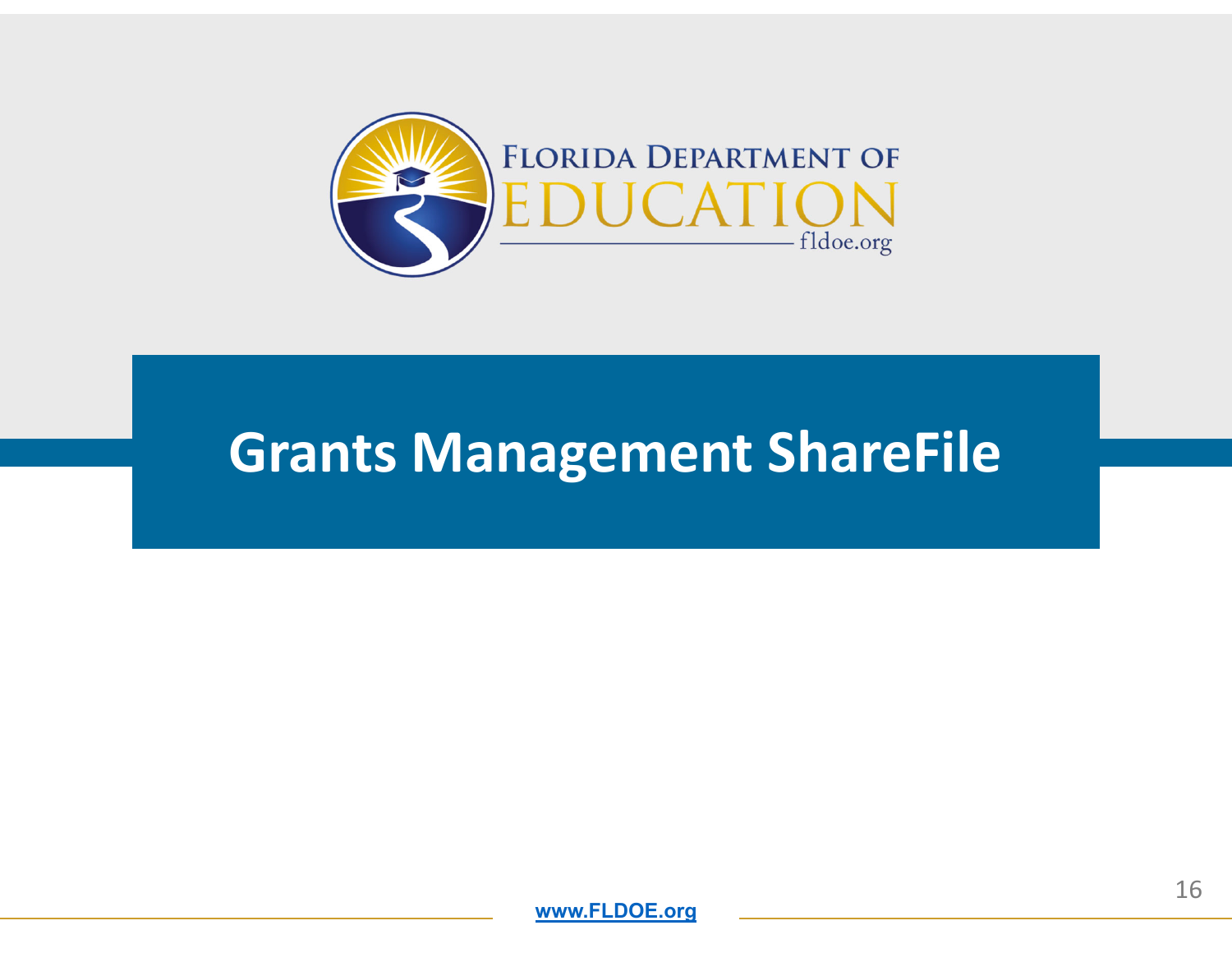

# **Identify the Correct Folder**

• Folders are titled using the TAPS number and naming methodology



1\_TitleIPartA\_xxA001



7\_Notif\_TitleIPartA\_212xx\_xxA001

- LEAs only have access to folder 1 and folder 7
	- Folder 1 <sup>=</sup> submitting applications and amendments
	- Folder 7 <sup>=</sup> retrieving awarded projects and amendments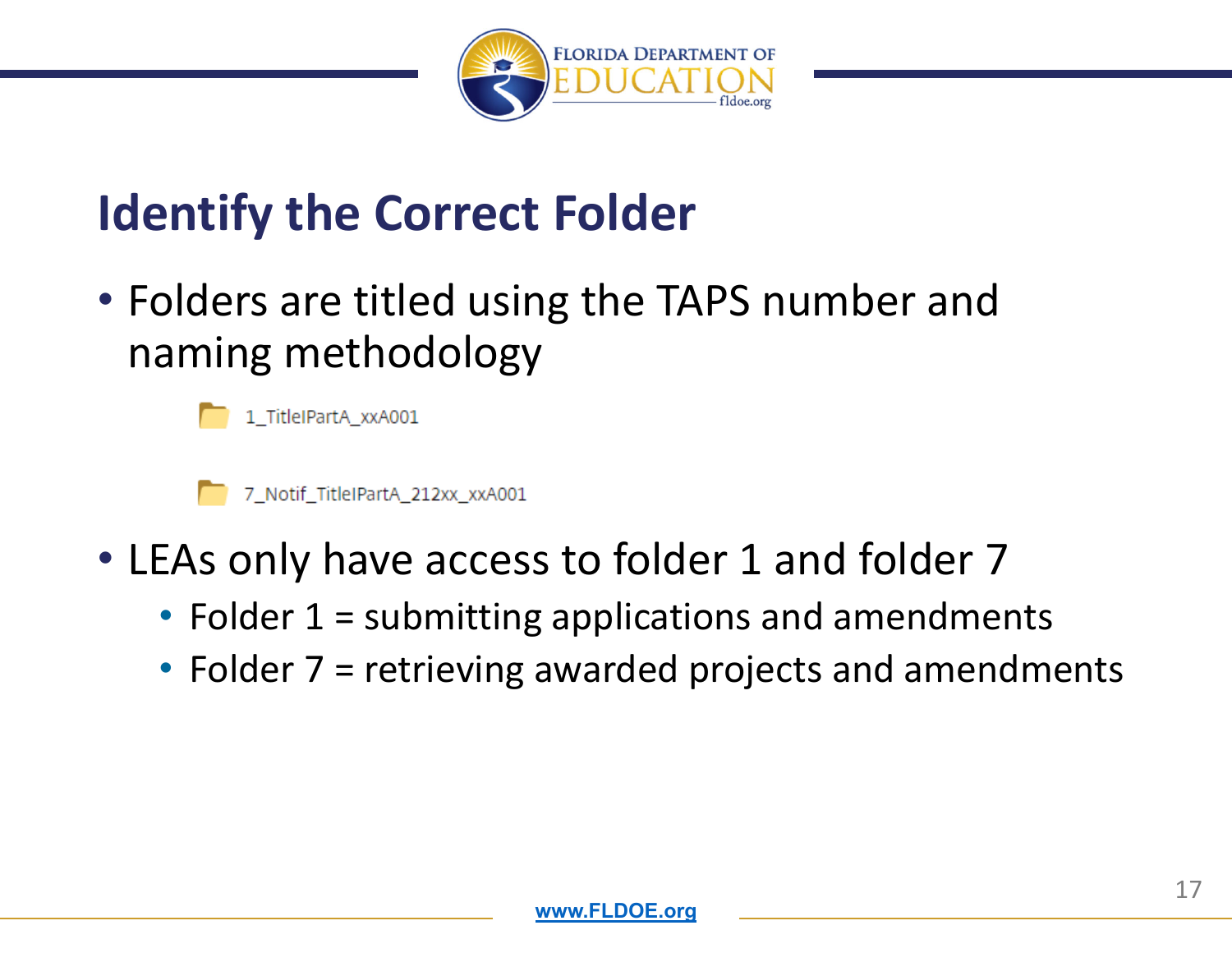

# **How can I verify if my documents were transmitted properly?**

- Email sent to everyone with permissions to the project folder when documents are received
- Originator who uploaded the files does not receive a confirmation. This individual's verification occurs when the 100% data load is complete in the folder.



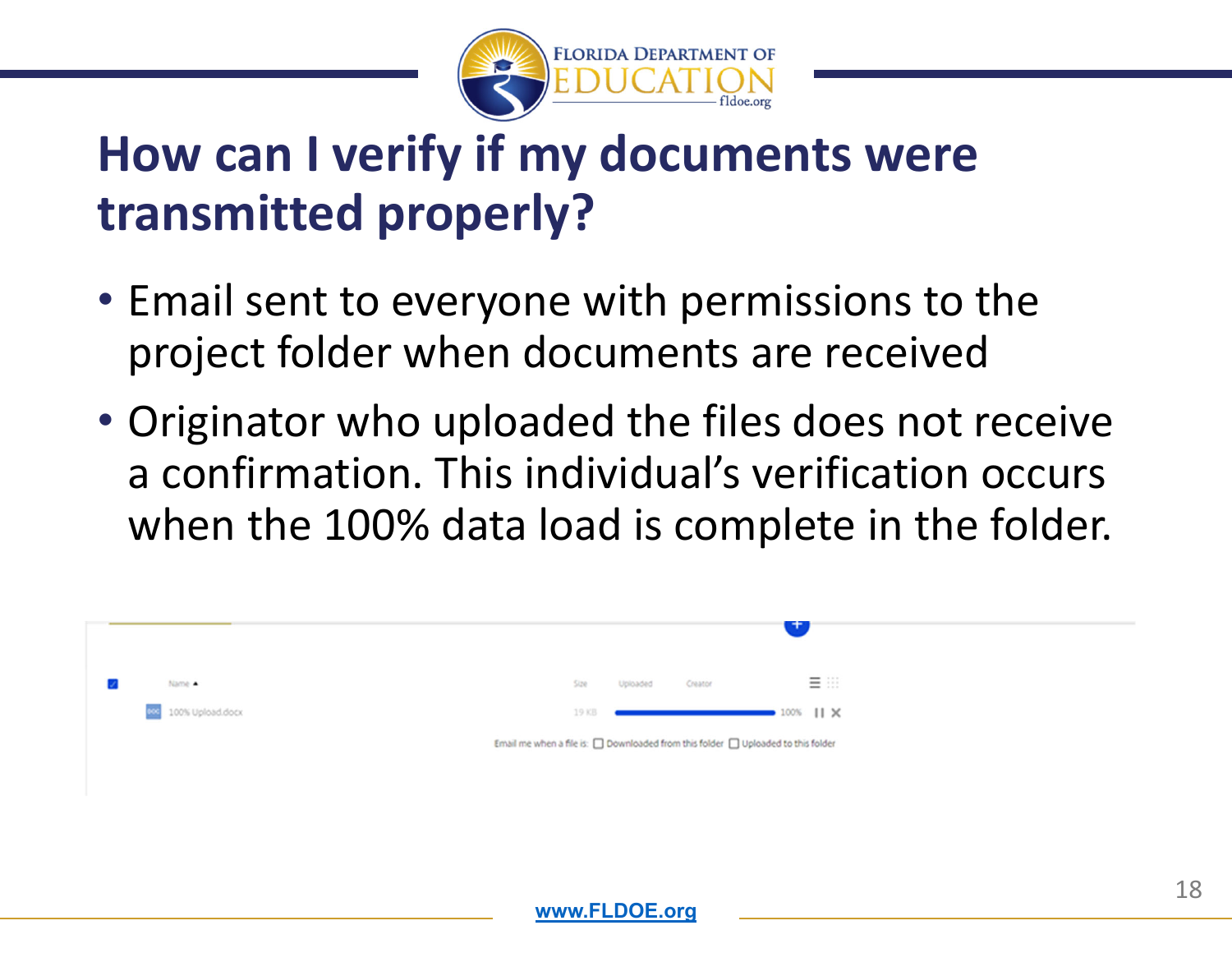

# **Help, My Documents Disappeared!**

- Folder 1 is like regular mail
- OGM downloads and is no longer visible in this folder



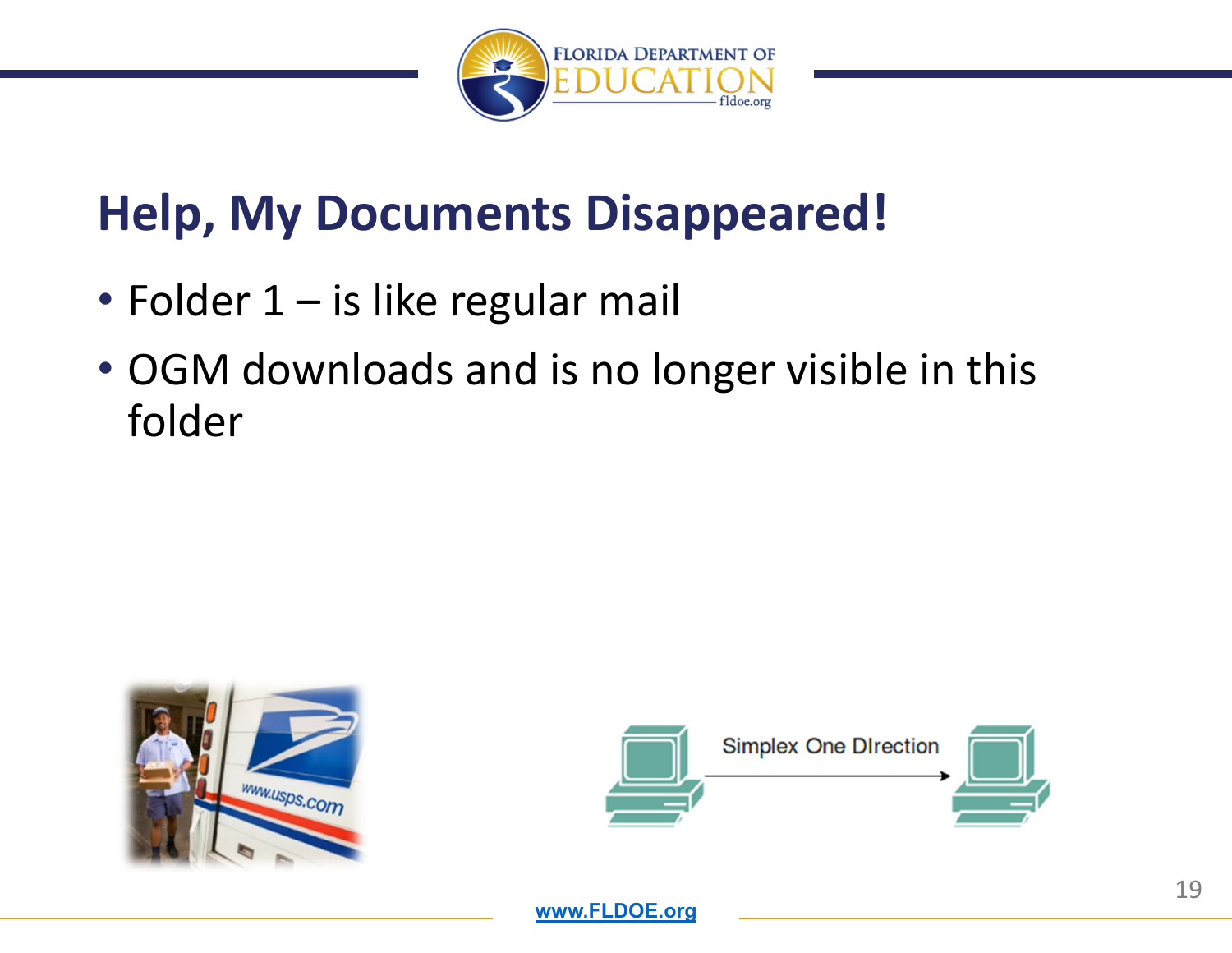

#### **People on this Folder**

- Access Management
	- End‐Users identified as "People on this Folder" may view documents in the 1‐Folder (uploaded project applications/amendments and 7‐Notifications (retrieve awards).

| 010-Alachua ··· More Options                              |                          |                                             |                          |                |  |  |  |
|-----------------------------------------------------------|--------------------------|---------------------------------------------|--------------------------|----------------|--|--|--|
| <b>D</b> Items in this Folder<br>Po People on this Folder |                          |                                             |                          |                |  |  |  |
| Q search folder users                                     |                          |                                             |                          |                |  |  |  |
| Name                                                      |                          | Download Download Alerts Upload Upload Aler |                          |                |  |  |  |
| Siddiqui, Ahsan (FDOE) (owner)<br>AS.                     | V                        | □                                           |                          | L              |  |  |  |
| BCGP_Office_of_Grants_Management<br>$\ddot{m}$            | $\mathscr{S}$            | П                                           | $\vert$ $\vert$          |                |  |  |  |
| DTI_Sharefile_Admin<br>ကိုး                               | $\overline{\mathscr{S}}$ | п                                           | $\overline{\mathcal{S}}$ | L              |  |  |  |
| Fortner, Valdenora (Alachua County)                       | $\mathcal{A}$            | п                                           | M                        |                |  |  |  |
| McFadden, Patricia (Alachua CSD)<br>PM                    | $\overline{\mathscr{S}}$ | п                                           | $\vert$ $\vert$          | V              |  |  |  |
| Newmon, Linda (Alachua CSD)<br>LN                         | V                        | П                                           | M                        | $\overline{J}$ |  |  |  |
| Simon, Dr. Carlee (Alachua)<br>DS                         | V                        | П                                           | $\vert$ $\vert$          | $\mathcal{A}$  |  |  |  |
| Steptoe, Jennifer (Alachua)                               |                          |                                             |                          |                |  |  |  |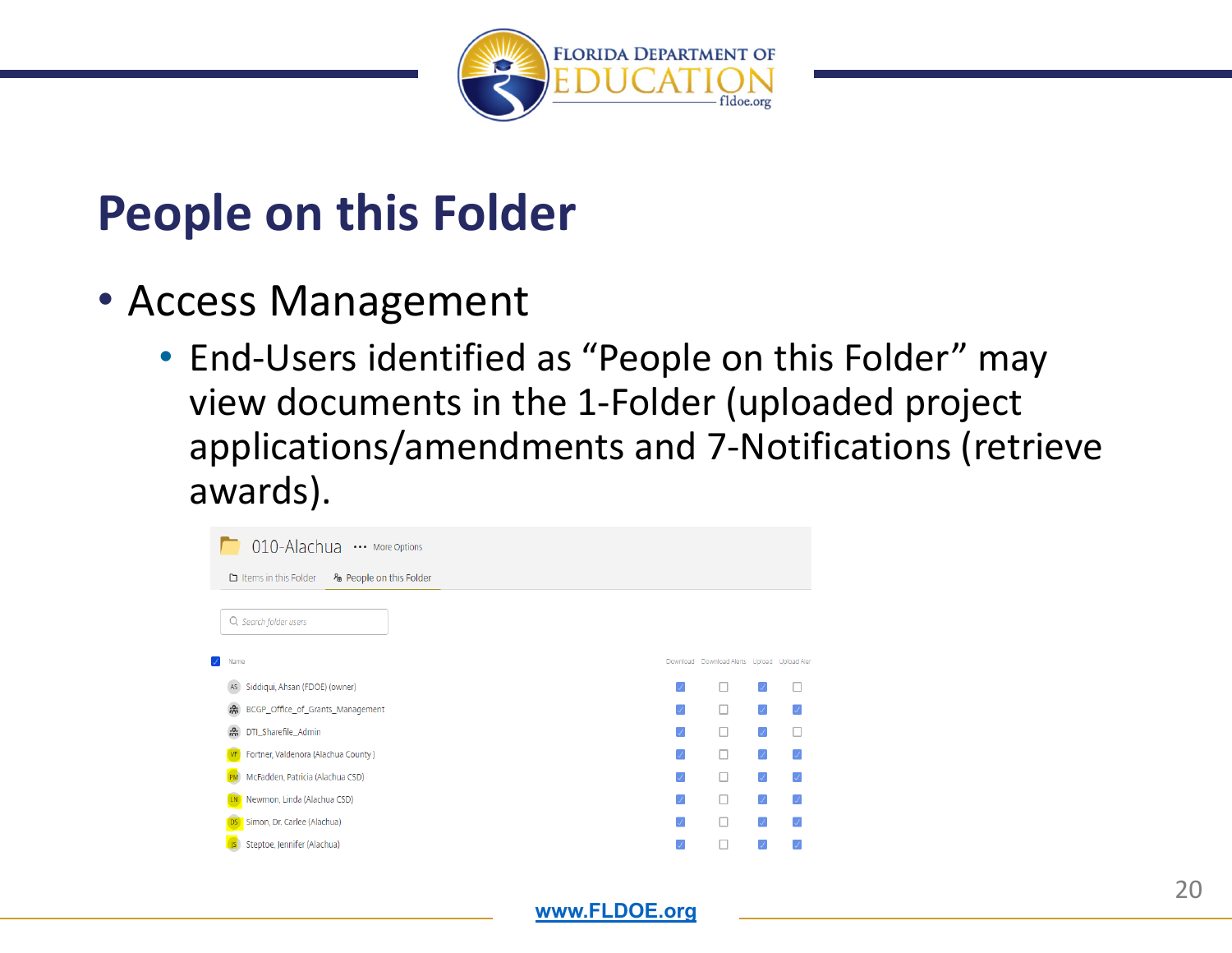

# **ShareFile Email Confirmations**

- There are numerous anomalies that may hamper end‐users receipt of emails from ShareFile
- These are <sup>a</sup> few remedies that may assist you.
	- Check your junk/spam email mailbox.
		- Allow emails from mail@sf‐notifications.com
			- •• Select "Never Block Sender" and/or "Never Block Sender's Domain."
- End‐users may whitelist the following email domains.
	- sf‐notifications.com
	- noreply@sf‐notifications.com
	- •mail@sf‐notifications.com
	- \*.sf‐notifications.com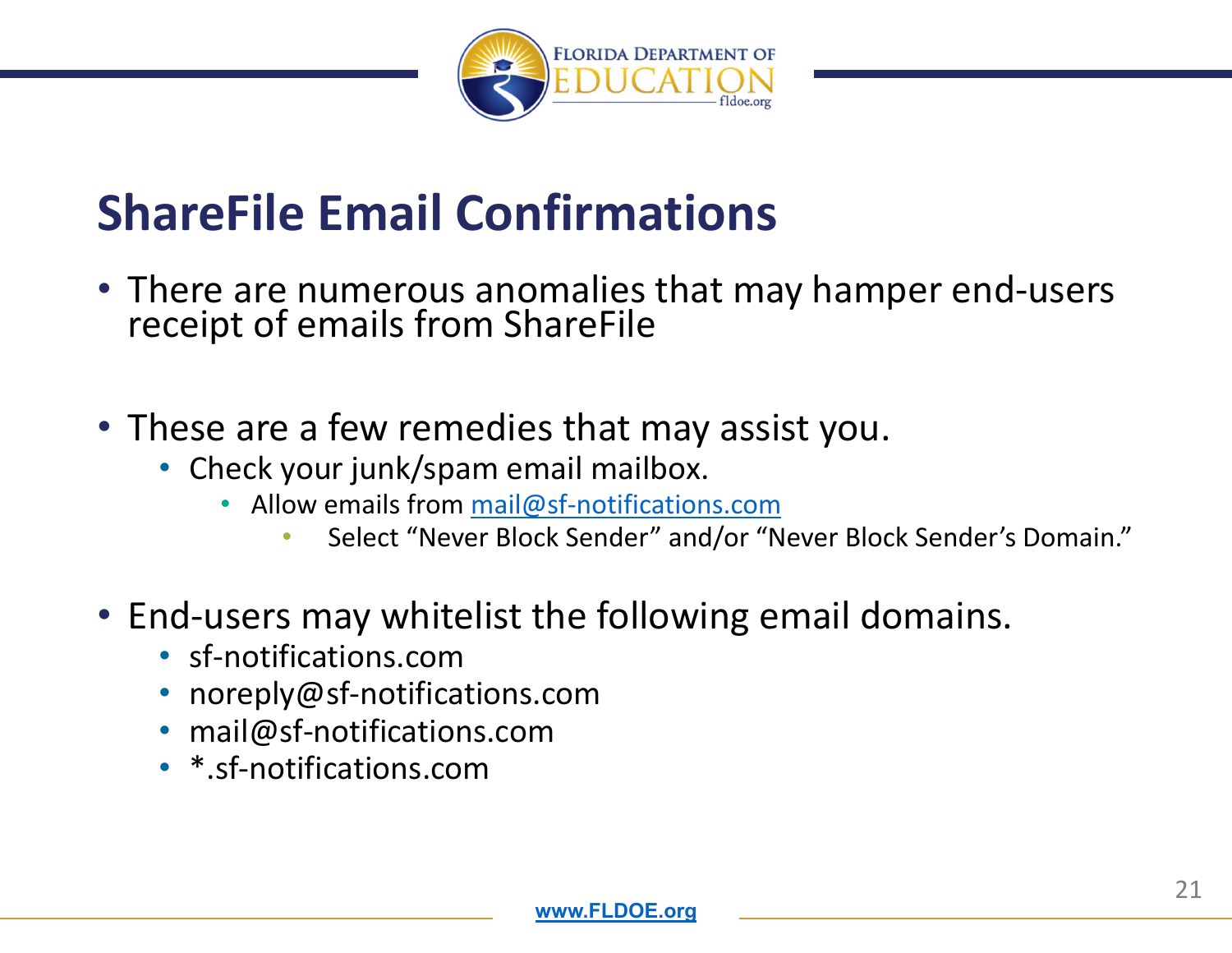

#### **Common Submission Errors**

- There are over 200 projects in the Grants Management ShareFile
	- End‐Users should make sure to upload projects/amendments in the correct folder by referencing the TAPS Number and Program Name.
	- If you do not see <sup>a</sup> file path, such as the one indicated below for Title I, Part A, then you do not have access to upload <sup>a</sup> project/amendment for <sup>a</sup> specific program.
		- •Upload projects/amendment –
		- •• Download awards –

1 TitleIPartA xxA001

7\_Notif\_TitleIPartA\_212xx\_xxA001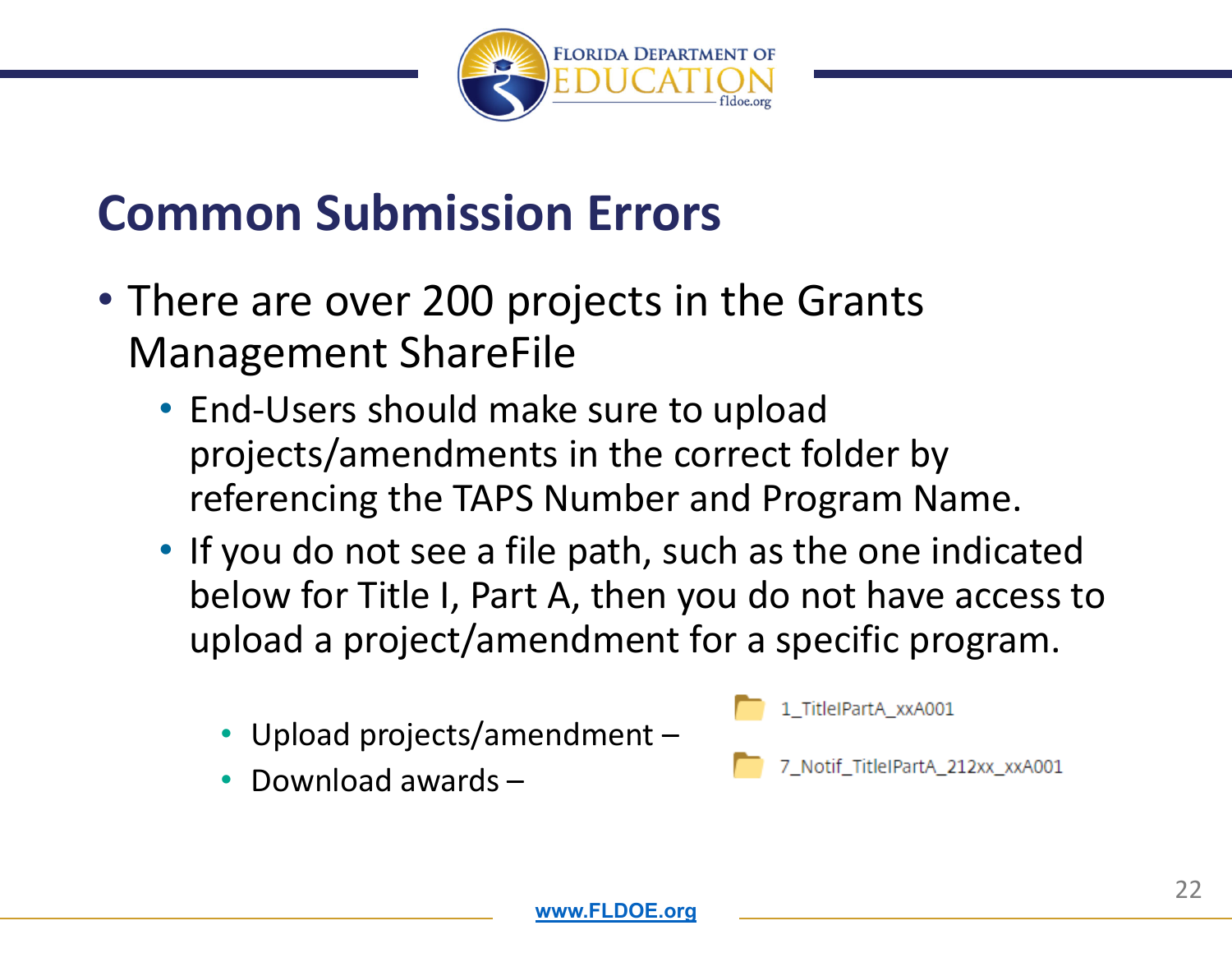

# **Insightful Things To Know About ShareFile**

- Not a repository for awards
- Not to be used for audit purposes
- Download the awards in the 7‐Notifications folder, print and/or save them for record keeping.
	- The Office of Grants Management will be removing awards from the 2020‐2021 fiscal year from this folder later in the fall.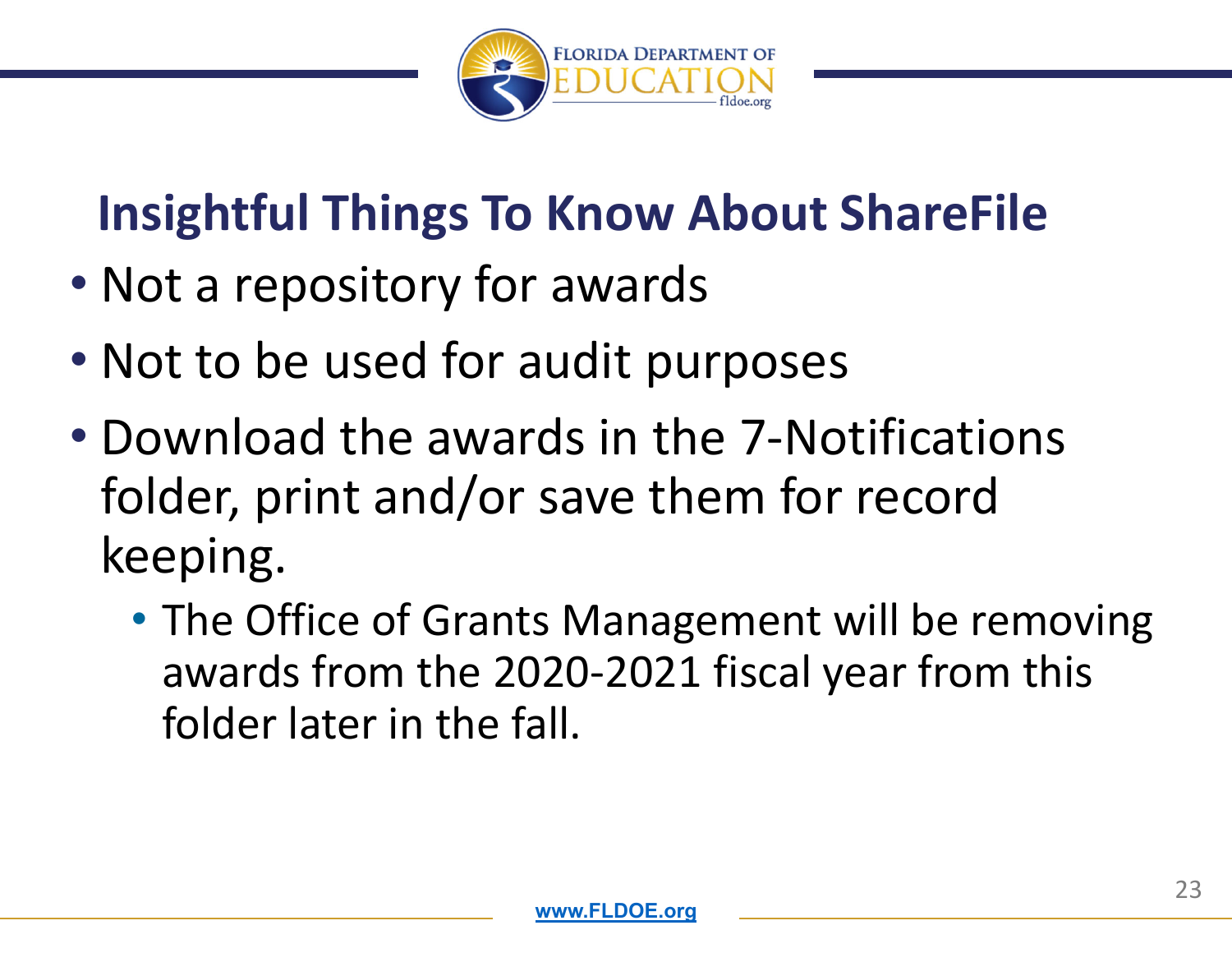

#### **Access Management**

#### **ADD/REMOVE ACCESS**

- Please send an email to **OGM@fldoe.org** to gain access to <sup>a</sup> project.
	- Provide your business email address
	- TAPS Number
	- Program Name

#### • Access to ShareFile is based on the email address.

• End‐users must access ShareFile using the email address currently on file. If your agency's domain name changes, please update your profile by sending an email to the OGM@fldoe.org mailbox.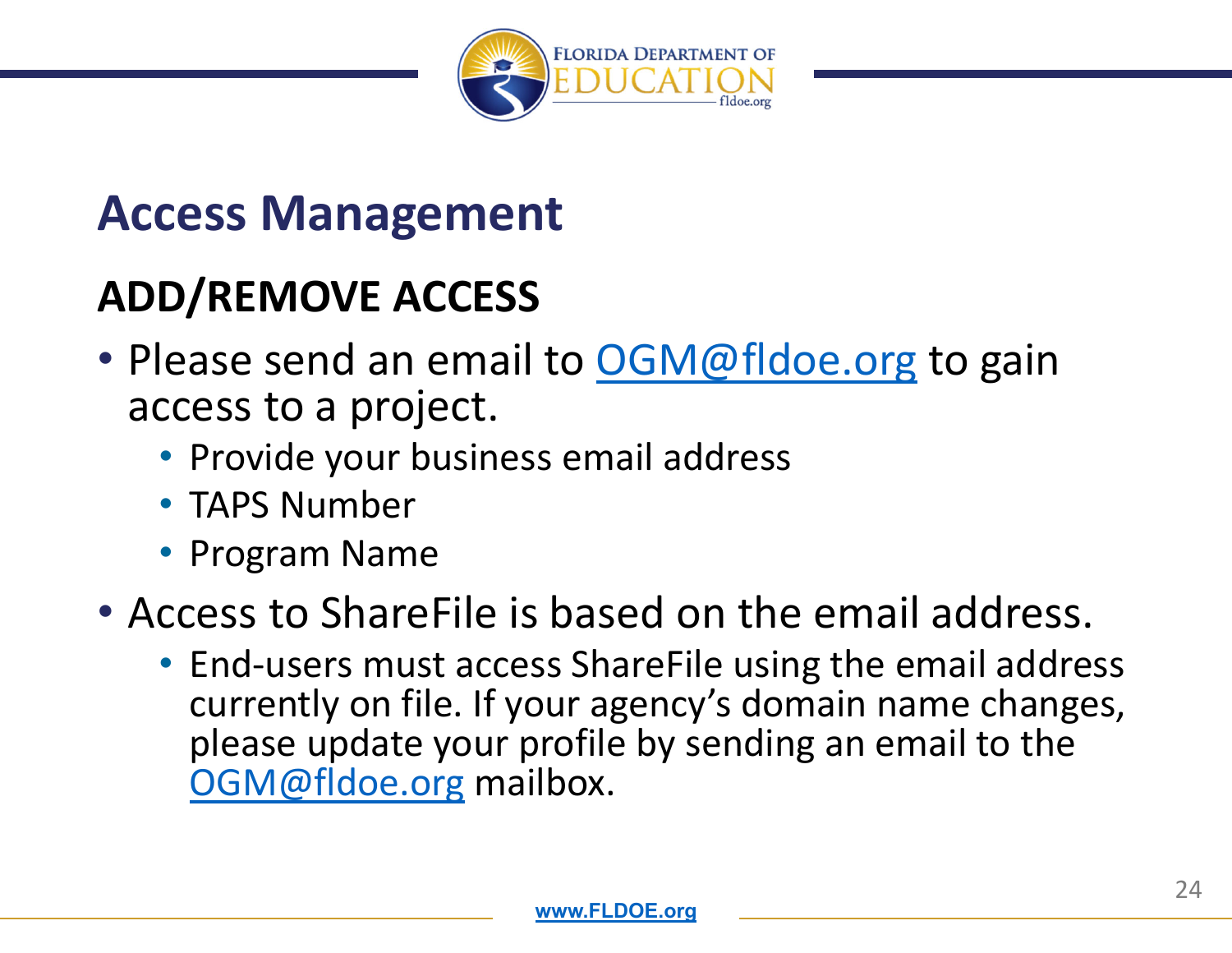

#### QUESTIONS?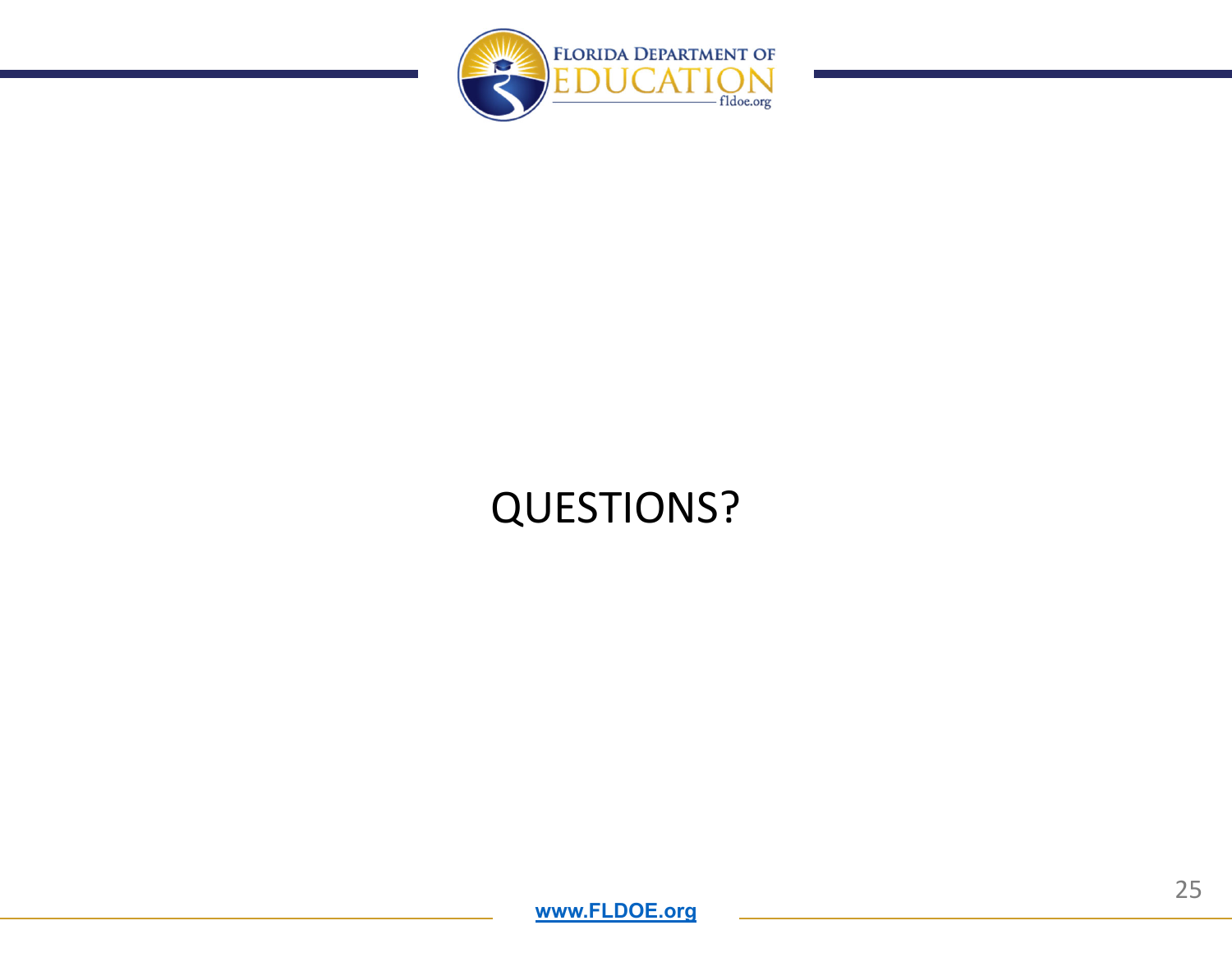

#### **CONTACTS**

Janice Brown Assistant Deputy Commissioner, Finance and Operations Janice.Brown@fldoe.org 850‐245‐0819

Felicia Williams‐Taylor Director, Office of Grants Management Felicia.Williams‐Taylor@fldoe.org 850‐245‐0717